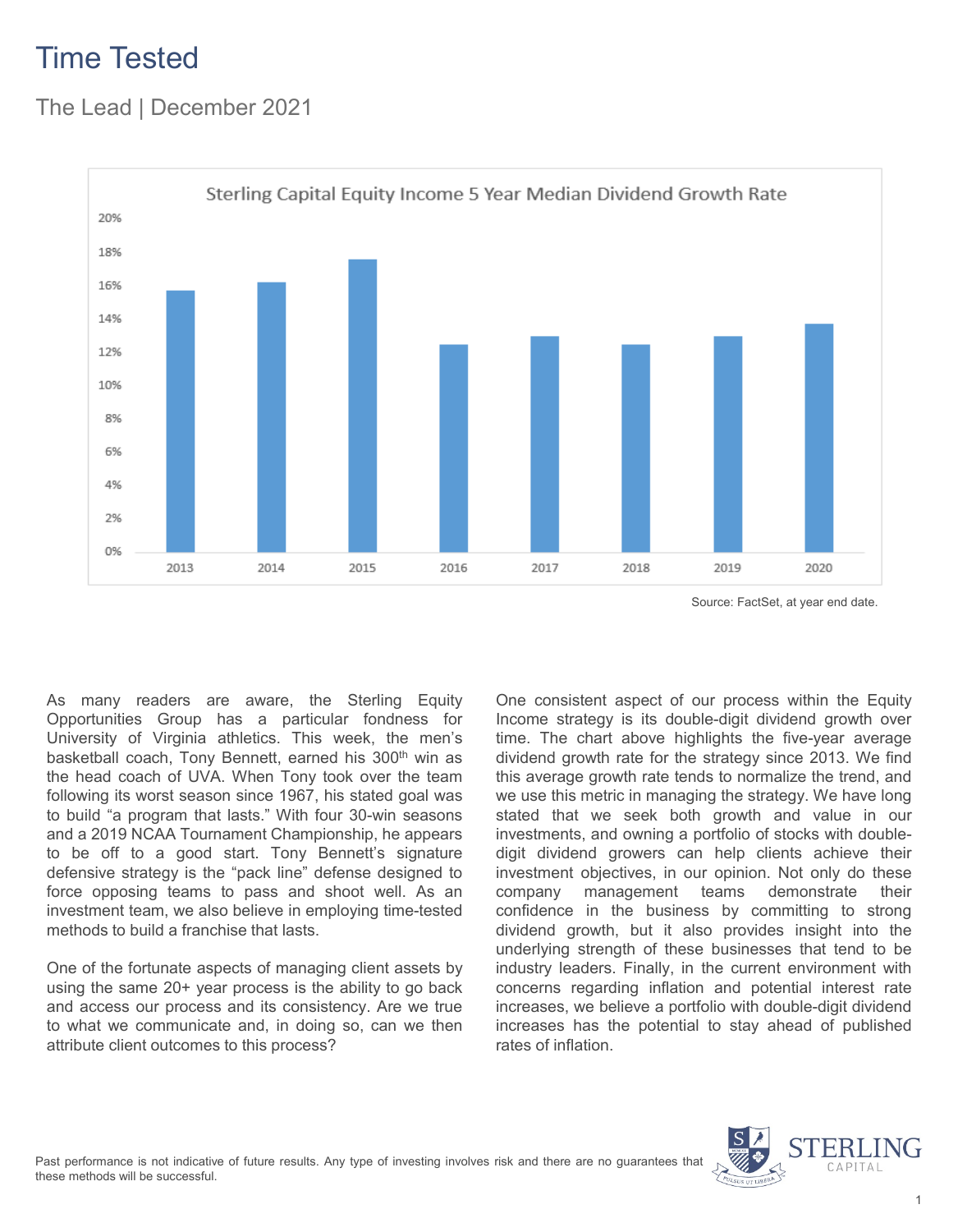## Time Tested

The Lead | December 2021

#### Portfolio Characteristics - January 2001

|                      | <b>Forward P/E</b> | EPS Growth | Debt/Cap | <b>ROE</b> |
|----------------------|--------------------|------------|----------|------------|
| <b>Equity Income</b> | 14.4x              | 13%        | 44%      | 31%        |
| S&P 500              | 21.2x              | 12%        | 49%      | 19%        |

#### **Portfolio Characteristics - October 2021**

|                      | <b>Forward P/E</b> | <b>EPS Growth</b> | Debt/Cap | ROE |
|----------------------|--------------------|-------------------|----------|-----|
| <b>Equity Income</b> | 17.2x              | 63%               | 44%      | 35% |
| S&P 500              | 22.8x              | 47%               | 49%      | 32% |

Source: FactSet, portfolio averages, EPS growth one year estimated.

Looking back further, were we consistent with our investment process within Equity Income? We searched the archives to revisit our dividend growth rate in January 2001. While the strategy owned a few recognizable names today, such as 3M, Ford, and General Mills, several others were acquired, such as FleetBoston and Pall Corporation. We note that the average dividend growth rate for the holdings in January 2001 was 12%, slightly below the 13% that the strategy posted this past quarter, but consistent with the double-digit nature of the strategy. Above, we also note the characteristics of the strategy in 2001 and compare it to the end of last month for our four investment pillars. Here again, we found portfolio consistency with below-average valuations, above-average growth with strong balance sheets and return on capital. Whether a disciplined "packed line" defense or investment process, we believe executing a consistent process can provide winning results.

As always, thank you for your interest and trust in managing your investments.

**Charles J. Wittmann, CFA®**, Executive Director, joined Sterling Capital Management in 2014 and has investment experience since 1995. Chip is co-portfolio manager of the Global Leaders strategy and associate portfolio manager of the Equity Income strategy. Prior to joining Sterling, he worked for Thompson Siegel & Walmsley as a portfolio manager and (generalist) analyst. Prior to TS&W, he was a founding portfolio manager and analyst with Shockoe Capital, an equity long/short hedge fund. Chip received his B.A. in Economics from Davidson College and his M.B.A. from Duke University's Fuqua School of Business. Chip earned the Certificate in ESG Investing, which is developed, administered and awarded by the CFA Society of the United Kingdom. He holds the Chartered Financial Analyst® designation.